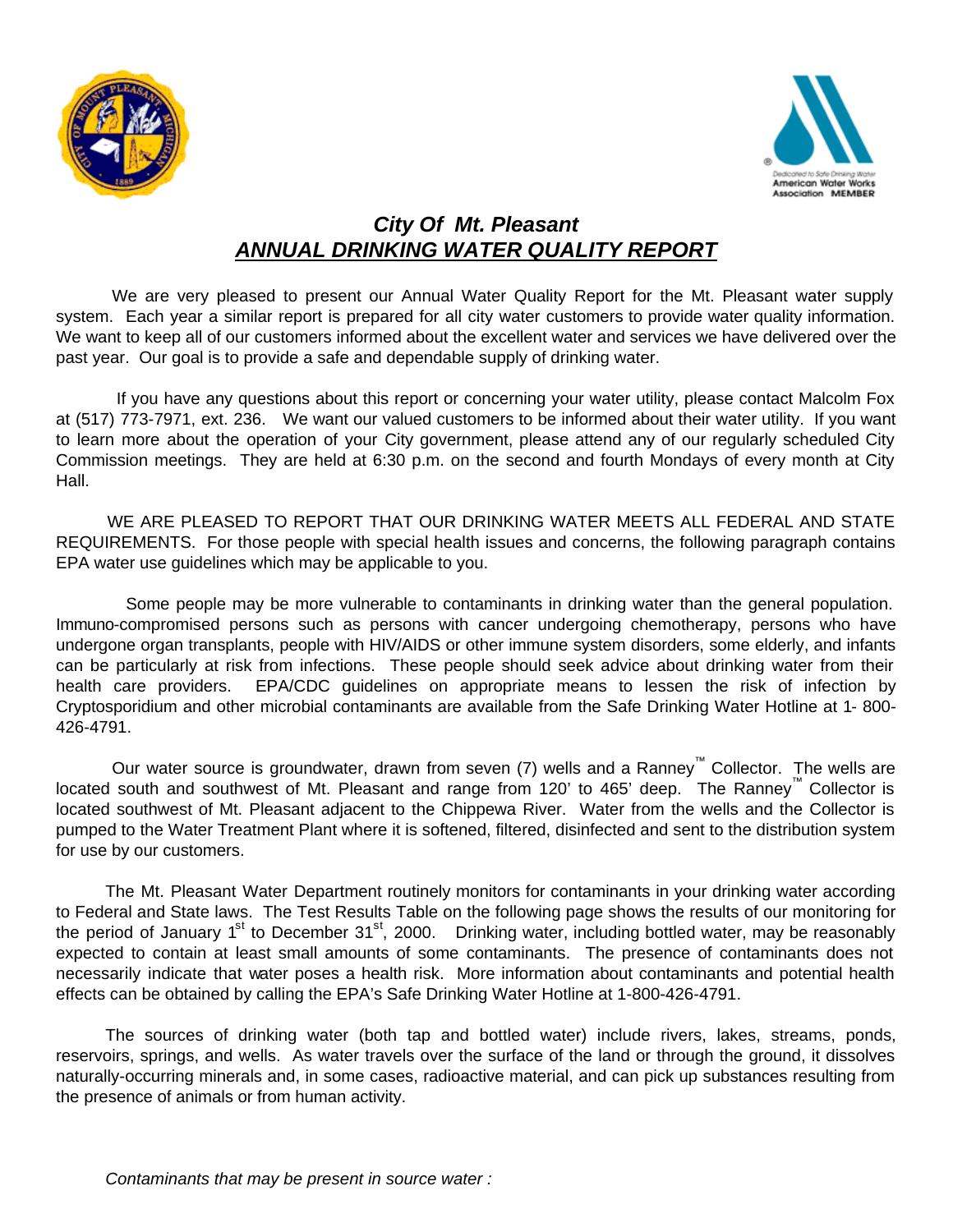Microbial contaminants, such as viruses and bacteria, which may come from sewage treatment plants, septic systems, agricultural livestock operations, and wildlife. Inorganic contaminants, such as salts and metals, which can be naturally-occurring or result from urban storm water run-off, industrial, or domestic wastewater discharges, oil and gas production, mining, or farming.

Pesticides and herbicides, which may come from a variety of sources such as agriculture, urban storm water run-off, and residential uses. Organic chemical contaminants, including synthetic and volatile organic chemicals, which are by-products of industrial processes and petroleum production, and can also come from gas stations, urban storm water run-off, and septic systems. Radioactive contaminants, which can be naturallyoccurring or be the result of oil and gas production and mining activities.

In order to ensure that tap water is safe to drink, the EPA prescribes regulations which limit the amount of certain contaminants in water provided by public water systems. FDA regulations establish limits for contaminants in bottled water which must provide the same protection for public health.

Presented below you will find many terms and abbreviations that might not be familiar to you. To help you better understand these terms, we've provided the following definitions:

*Non-Detects (ND)* - Laboratory analysis indicates that the constituent is not present.

*NA* - Not applicable.

*Parts per million (ppm) or Milligrams per liter (mg/l)* **- A measure of the concentration of an element in water.** One part per million is equivalent to one minute in two years, or one inch in sixteen miles.

*Parts per billion (ppb) or Micrograms per liter* - A measure of the concentration of an element in water. One part per billion is equivalent to one minute in 2,000 years, or one inch in sixteen thousand miles.

**Picocuries per liter (pCi/L)** - Picocuries per liter is a measure of the radioactivity in water.

*Millirems per year (mrem/yr)* - Measure of radiation absorbed by the body.

*Nephelometric Turbidity Unit (NTU)* - Turbidity is a measure of the clarity of the water. We monitor turbidity because it is a good indicator of the effectiveness of our filtration system. Turbidity in excess of 5 NTU is just noticeable to the average person.

**Action Level (AL)** - The concentration of a contaminant which, if exceeded, triggers treatment or other requirements which a water system must follow.

*Treatment Technique (TT)* - A treatment technique is a required process intended to reduce the level of a contaminant in drinking water.

*Maximum Contaminant Level* - The "Maximum Allowed" (MCL) is the highest level of a contaminant that is allowed in drinking water. MCLs are set as close to the MCLGs as feasible using the best available treatment technology.

*Maximum Contaminant Level Goal* - The "Goal" (MCLG) is the level of a contaminant in drinking water below which there is no known or expected risk to health. MCLGs allow for a margin of safety.

Unregulated contaminants are those for which the EPA has not established drinking water standards. The City of Mt. Pleasant is monitoring for additional contaminants under the EPA's Unregulated Contaminant Monitoring Regulation (UCMR). The information collected under the UCMR will help the EPA determine future drinking water regulations. The results of the monitoring are available upon request.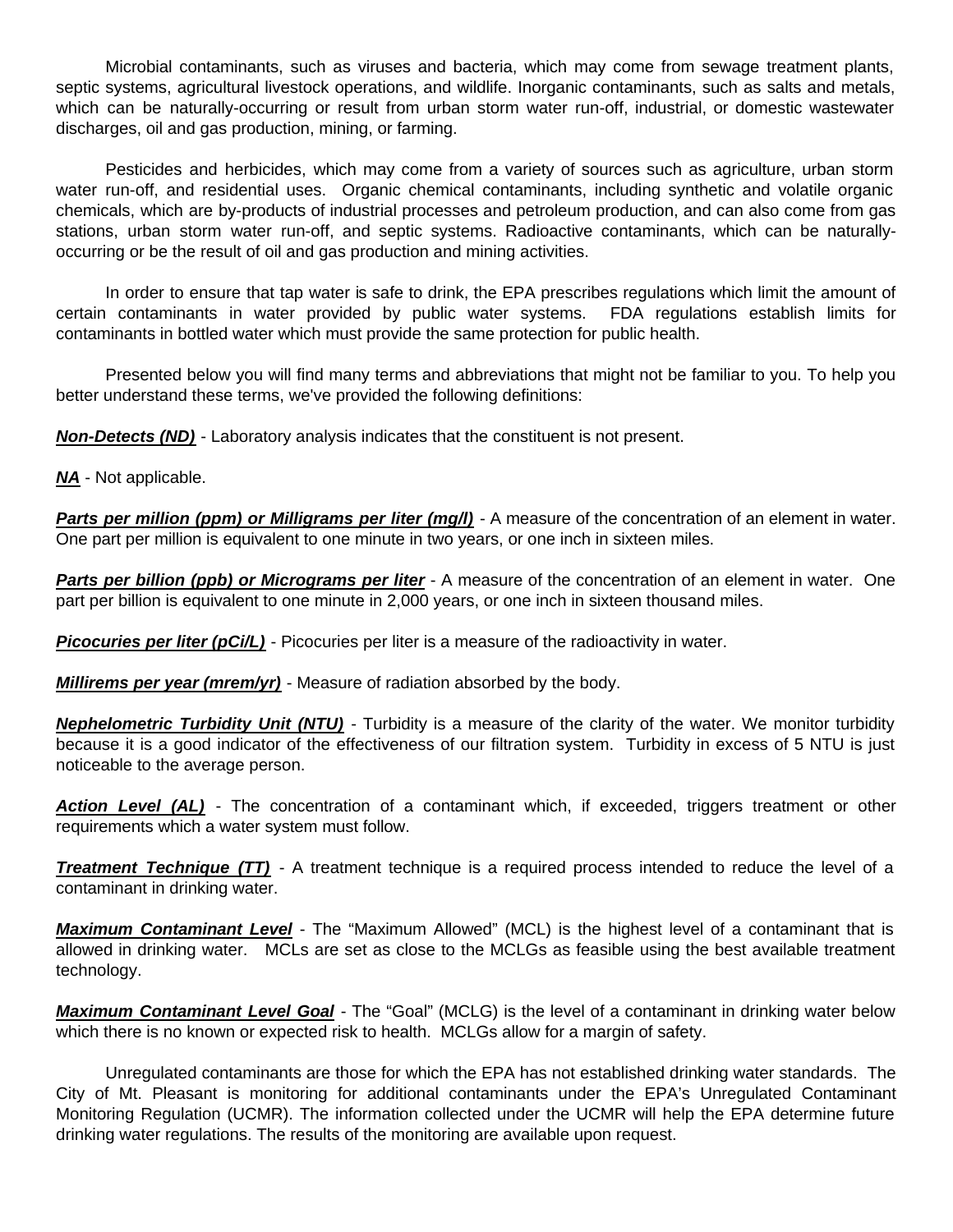| <b>TEST RESULTS TABLE</b>                                                                              |                  |                         |                     |                    |                     |                                               |
|--------------------------------------------------------------------------------------------------------|------------------|-------------------------|---------------------|--------------------|---------------------|-----------------------------------------------|
| Contaminant                                                                                            | Violation<br>Y/N | Level<br>Detected       | Unit<br>Measurement | MCL-Max<br>Allowed | <b>MCLG</b><br>Goal | Likely Source of Contamination                |
| <b>Regulated Physical Substances</b>                                                                   |                  |                         |                     |                    |                     |                                               |
| 1. Turbidity<br>lowest % samples meeting<br>treatment limits (where 100%<br>indicates full compliance) | N <sub>0</sub>   | 100%                    | <b>NTU</b>          | TT                 | n/a                 | Soil runoff                                   |
| $max =$                                                                                                |                  | 0.07                    |                     |                    |                     |                                               |
| <b>Regulated Inorganic Substances</b>                                                                  |                  |                         |                     |                    |                     |                                               |
| 2. Arsenic<br>$range =$<br>$maximum =$                                                                 | N <sub>o</sub>   | <b>NA</b><br>1.4        | ppb                 | 50                 | n/a                 | Erosion of natural deposits                   |
| 3.<br>Copper<br>$90^{th}$ % =<br># exceeding $AL =$                                                    | N <sub>o</sub>   | .052<br>0               | ppm                 | $AL=1.3$           | 1.3                 | Corrosion of household plumbing<br>systems    |
| Fluoride<br>4.<br>$range =$<br>$maximum =$                                                             | N <sub>o</sub>   | $0.2 - 1.2$<br>1.2      | ppm                 | $\overline{4}$     | $\overline{4}$      | water additive which promotes<br>strong teeth |
| 5.<br>Lead<br>$90^{th}$ % =<br># exceeding $AL =$                                                      | N <sub>o</sub>   | 3<br>$\Omega$           | ppb                 | $AL=15$            | $\mathbf{0}$        | Corrosion of household plumbing<br>systems    |
| <b>Regulated Volatile Organic Contaminants (monitored in the distribution system)</b>                  |                  |                         |                     |                    |                     |                                               |
| 6. TTHM<br>[Total trihalomethanes]<br>$range =$<br>$maximum =$                                         | N <sub>o</sub>   | $36 - 42$<br>42         | ppb                 | 80                 | $\mathbf{0}$        | By-product of drinking water<br>chlorination  |
| Detected Unregulated Contaminants (monitored at the Water Treatment Plant tap)                         |                  |                         |                     |                    |                     |                                               |
| 7. Dichlorobromomethane<br>$range =$<br>$maximum =$                                                    | N <sub>o</sub>   | <b>NA</b><br>1.1        | ppb                 | n/a                | n/a                 | By-product of drinking water<br>chlorination. |
| 8. Bromoform<br>$range =$<br>$maximum =$                                                               | N <sub>o</sub>   | <b>NA</b><br>${\rm ND}$ | ppb                 | n/a                | n/a                 | By-product f drinking water<br>chlorination.  |
| 9. Chloroform<br>$range =$<br>$maximum =$                                                              | N <sub>0</sub>   | NA<br>2.2               | ppb                 | n/a                | n/a                 | By-product of drinking water<br>chlorination. |
| 10. Chlorodibromomethane<br>$range =$<br>$maximum =$                                                   | N <sub>o</sub>   | <b>NA</b><br>0.4        | ppb                 | n/a                | n/a                 | By-product of drinking water<br>chlorination. |
| 11. Sulfate<br>$range =$<br>$maximum =$                                                                | N <sub>0</sub>   | NA<br>89                | Mg/L                | n/a                | n/a                 | Erosion of natural deposits.                  |